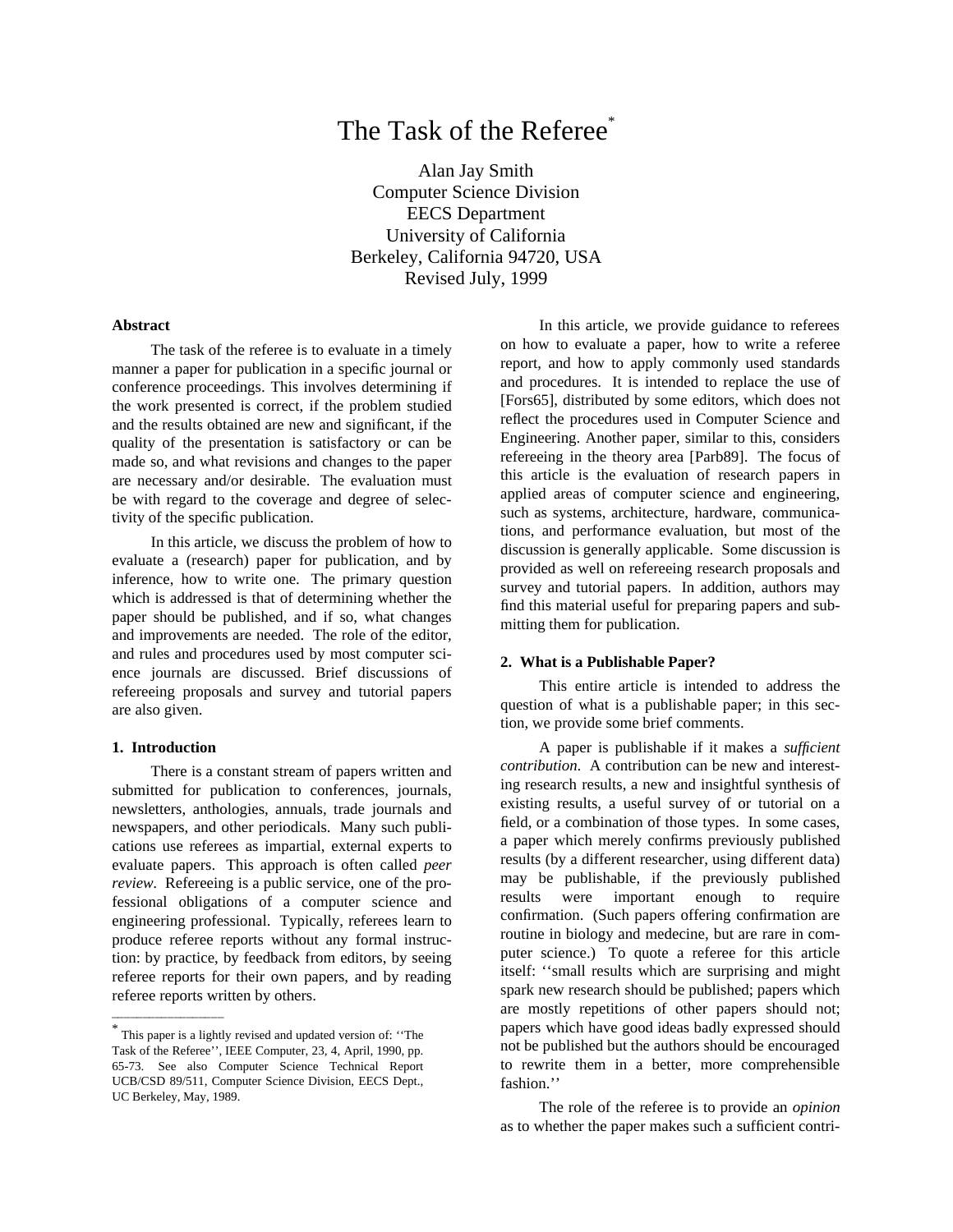bution. There is seldom a single correct evaluation of a paper, and equally skilled and unbiased readers will differ.

#### **3. The Task of the Referee**

The two major components of a referee report are:

- (a) A recommendation for or against publication in a specific publication or presentation at a specific forum. An equivocal recommendation is acceptable if adequate discussion is provided for the guidance of the editor or program committee. If rejection is recommended, and if the paper does contain some publishable research, the report can suggest another place to publish. In all cases, sufficient discussion *must* be provided to justify the recommendation.
- (b) A list of necessary and recommended changes and revisions. A recommendation to reject the paper does not excuse the referee from suggesting changes that might permit the paper to be published elsewhere, or after resubmission. The extent of necessary revisions, for journal publication, is largely separate from the recommendation for (eventual) publication; for a conference, the short time available for revisions, and the difficulty of arranging for a second (or n'th) round of revisions generally means that a paper which requires substantial revision cannot be accepted.

It is very important that the referee walk the uncertain line between being overly permissive ("publish everything") and overly restrictive ("nothing is good enough to publish"). If the referee is insufficiently critical, poor research is encouraged, recognition (of a sort) and honors (of a sort) are given to those who don't deserve it, the naive and inexperienced reader is misled, the author is misled as to what is publishable, disrespect for the field is encouraged, commercial development is distorted, as are hiring, promotion and tenure decisions, and the paper may actually subtract from the general store of knowledge; consider the Piltdown man fraud. As has been noted in [Thom84] and elsewhere, one of the worst problems with unrestrained publication is to bury the professional under mounds of paper, only a very small fraction of which can be examined, let alone read.

If the referee is overly critical of research, he blocks good research from publication, or causes it to be delayed in publication, wastes the time of authors, damages careers, and perhaps leaves journals with nothing to publish and conferences with nothing to present. It is particularly important not to reject new

and significant work which runs counter to the prevailing wisdom or current fashions.

It is important for a referee who wants to be taken seriously to have a middle of the road view, to be able to distinguish good from bad work, and major from minor from negative contributions to the literature. A referee who always says "yes" or always says "no" is not helpful.

## **4. How to Read a Paper for Refereeing**

Reading a paper for the purpose of refereeing is closer to what a teacher or professor does in grading a paper than what a scientist or engineer does in reading a published paper. In the latter case, the presumption is that the paper has been previously checked (refereed), and is thus correct, novel and worthwhile. The referee, conversely, has to read the paper carefully, checking and evaluating the material. No presumption should be made as to the quality or accuracy of the paper; it should be read with an open mind. The result of such a reading should be a referee report usable by an editor or program chair.

Note that refereeing a paper can require considerable time and effort; that effort should not be wasted on a detailed critique of a badly flawed paper which can never be made publishable. Finding one or more fatal and uncorrectable flaws in a paper excuses the referee from checking all of the subsequent details.

## **5. The Referee Report**

A good referee report should have several parts. First, the referee should state very briefly his recommendation and the reasons for it. Second, the referee should summarize the point of the paper in 1-5 sentences, both for the use of the editor, and to ensure that the referee actually understand the point of the paper. Third, the referee should evaluate the goal of the work both with respect to its validity and to its significance. Fourth, the referee should evaluate the quality of the work (methodology, techniques, accuracy, errors, presentation), and finally, the referee must provide an overall recommendation as to publication. If the recommendation is negative, the referee should always be clear about why he is recommending rejection. The referee should also be clear about the strength of his opinions; an equivocal ("maybe") recommendation is acceptable if the reasons for it are clearly documented. In any case, the referee report must contain enough discussion and information to justify the recommendation.

If the recommendation is favorable, it is essential that the referee provide as long a list as appropri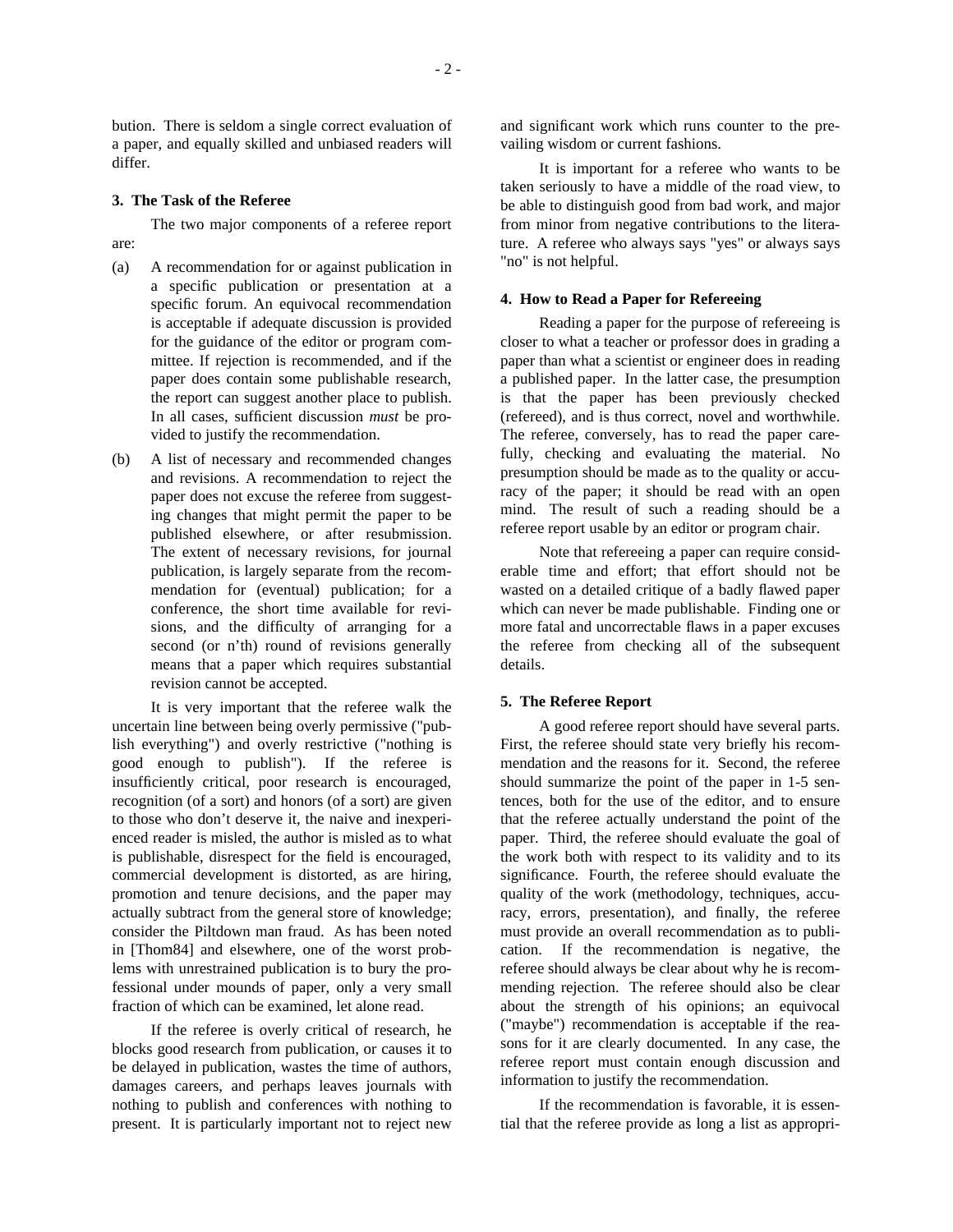ate of both necessary and suggested changes. If the recommendation is negative, but the paper can be salvaged and either submitted elsewhere for publication or resubmitted to this publication, then a similar (but perhaps less detailed) list should also be provided. Suggestions for alternate places to publish are always welcome.

Typically, the text of the referee report is given to the author, stripped of all surrounding material identifying the referee. Thus, while is important that the referee report be clear and explicit, it should not be insulting. Words such as "fool" and "idiot" should not be used to refer to the author, nor terms such as "trash" for the paper. A review of a paper should be directed at the paper, and not be a personal attack on the author. The review of a proposal, though, is also a review of the investigator, and it is appropriate to evaluate his research abilities as well as the research proposed; in no case, however, should the evaluation be other than objective and fair. The more a review can be made psychologically acceptable to the author, the more useful it will be.

The referee must make sure that his report reaches the editor in a timely manner. Computer science journals are notorious for having long delays between submission and publication; the two major components of that delay are the referees and the publication queue for the journal itself. Imagine if it were your paper! In a conference setting, referee reports must reach the program chair well before the program committee meeting so that the material can be assembled and prepared for discussion.

# **6. Issues in Evaluating a Research Paper**

The referee is responsible for evaluating the novelty, significance, correctness and readability of a paper. This general set of goals can be broken down into a much more specific series of questions to be applied to the paper, as we discuss in this section.

#### *What is the Purpose of the Paper?*

What is the problem being considered? Is it clearly stated? Does the author make clear what the important issues are? Does the author tell you, early in the paper, what he has accomplished? For example, if this is a system description, has the system been implemented or is this just a design?

## *Is This Paper Appropriate?*

Is this work appropriate for this forum? One does not submit queueing theory papers to *EE Times*, or market analyses of the latest release of Windows to *JACM* or *Proceedings of the IEEE*. Does this paper have anything to do with computer science or engineering?

## *Is the goal of this paper significant?*

For that matter, is the problem real? Does it contradict any known physical laws (for example perpetual motion machines) or widely reported measurements?

Keep in mind what the Walrus said [Caro65]:

"'The time has come,' the Walrus said, 'To talk of many things: Of shoes - and ships - and sealing wax - Of cabbages - and kings - And why the sea is boiling hot - And whether pigs have wings'"

Is this a careful analysis of how the sea got to be boiling hot, or an elegant study of the flight characteristics of pigs?

Is there any reason to care about the results of this paper, assuming for the moment that they are correct? Is the problem or goal major, minor, trivial or non-existent? Is the problem now obsolete, such as reliability studies for vacuum tube mainframe computers? Is the problem so specific or so applied as to have no general applicability and thus not be worth wide publication?

Is the problem, goal, or intended result *new*? Has it been built before? Has it been solved before? Is this a *trivial* variation on or extension of previous results? Is the author aware of related and previous work, both recent and old? Does he *cite* that work? Are distinctions between this and previous work given and are they specific? If this work describes an implementation, are there any new ideas? If this work merely confirms previously published results, is the confirmation significant and necessary?

# *Is the method of approach valid?*

Is there something about the approach to this problem that invalidates the results? Can you tell what the method is, or do you have to ferret it out from the middle of the mathematical formulas? What are the assumptions? How realistic are they? If they aren't realistic, does it matter? How sensitive are the results to the assumptions?

Is the approach used sufficient for the purpose? For example, data is available, but the author has used a random number driven simulation with unrealistic parameters. Does it matter? Back of the envelope calculations are often sufficient.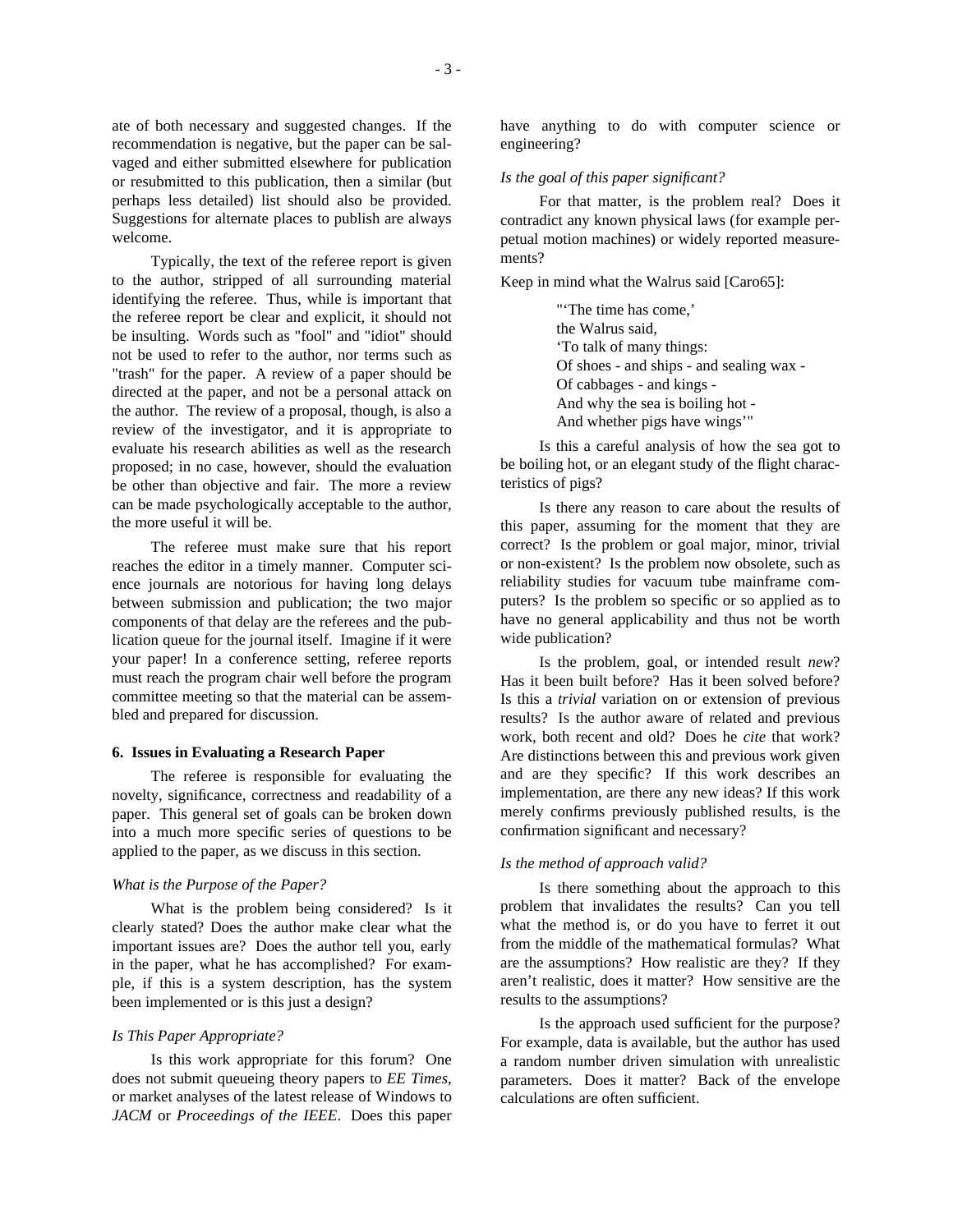If this is a presentation of a new *idea* - for example, a new design, or a new concept, is the *appropriate* amount of discussion or analysis presented? There should be neither too much nor too little. Published archival papers are traditionally terse and complete but not cryptic; extensive and detailed discussions, along with voluminous supporting data, are better published as a technical report.

# *Is the actual execution of the research correct?*

Are the mathematics correct? One or more referees should check the mathematics in detail; a referee should always tell the editor if he didn't read or check some part of the paper. Are the proofs convincing? Are the statistics correct? Is the simulation methodology described in sufficient detail to convince the reader that the results are valid, and for stochastic simulations, are confidence intervals for the results given? Are the results consistent with the assumptions and/or with observed facts or measurements? Have boundary conditions been checked? Are the results plausible, or even possible? Did the author do what he appears to claim? For example, did he simulate the original system or a reasonable model of it, or did he simulate the approximate mathematical model of the system?

# *Are the correct conclusions being drawn from the results?*

Are any conclusions being drawn from the results? What are the applications or implications of the results? Is there an adequate discussion of *why* these results were obtained?

## *Is the presentation satisfactory?*

The first question is whether the paper is written well enough so that the technical contents may be evaluated. A paper which is incomprehensible is not publishable. A paper which requires extensive revision is not publishable in its present form, and may never be. Presuming that the paper is readable at all, an evaluation of the presentation is needed, in addition to the technical evaluation. The reader is referred to articles such as [Day77] for how to write a paper; in this section, we concentrate on how to evaluate the way it is written.

Does the abstract describe the paper? (The reader should be able to get the gist of the paper by reading the abstract. The abstract should not only describe the problem but also very briefly summarize the key results.) Does the introduction adequately explain the problem and the framework for the research? Are the remaining sections clear and do they follow in a logical order? Is there too much or

too little detail? Are the grammar and syntax correct? Are the figures and tables well labeled? Are the figures legible? meaningful? Are there too many or too few tables and figures? Are explanations poor or even nonsense? Is the author too verbose or too terse and cryptic? Is the paper sufficiently self contained that someone knowledgeable in the field can read it, or does the reader need a detailed knowledge of results published elsewhere? If the author refers the reader to other papers for crucial details, do you believe him? If sections of this paper are missing or incomplete, due to a deadline, do you believe that they will be filled in as promised? Is the paper too colloquial or too formal in style? Is the formalism useful or necessary? Are there many typographical errors? Is the paper too long? If so, is that because it contains too much material, or because the author has been too verbose? That is, is there too much discussion, or too many tables and figures? Could the paper be split into two or more papers without losing coherence? The paper should be long enough to present the necessary material, and no longer. Within reason, let the editor or program chair worry about specific page limits.

The referee should identify, to as great an extent as possible, typographical errors and necessary corrections in grammar, punctuation, and wording. Such errors can often be a serious problem when the paper has been written by an author whose native language is not English. It is not the job of the referee, however, to rewrite the paper for the author.

## *What did you learn?*

What did you, or what should the reader, learn from this paper? If you didn't learn anything, and/or if the intended reader won't learn anything, the paper is not publishable.

# **7. Overall, how good is it? What do you recommend?**

Can you put the paper into one of these categories?

- 1. Major results very significant. (fewer than 1% of all papers written.)
- 2. Good, solid, interesting work; a definite contribution. (fewer than 10% of the papers you will see.)
- 3. Minor, but positive, contribution to knowledge. (perhaps 10% to 30% of the papers submitted.)
- 4. Elegant and technically correct but useless. This category includes sophisticated analyses of flying pigs, as mentioned above.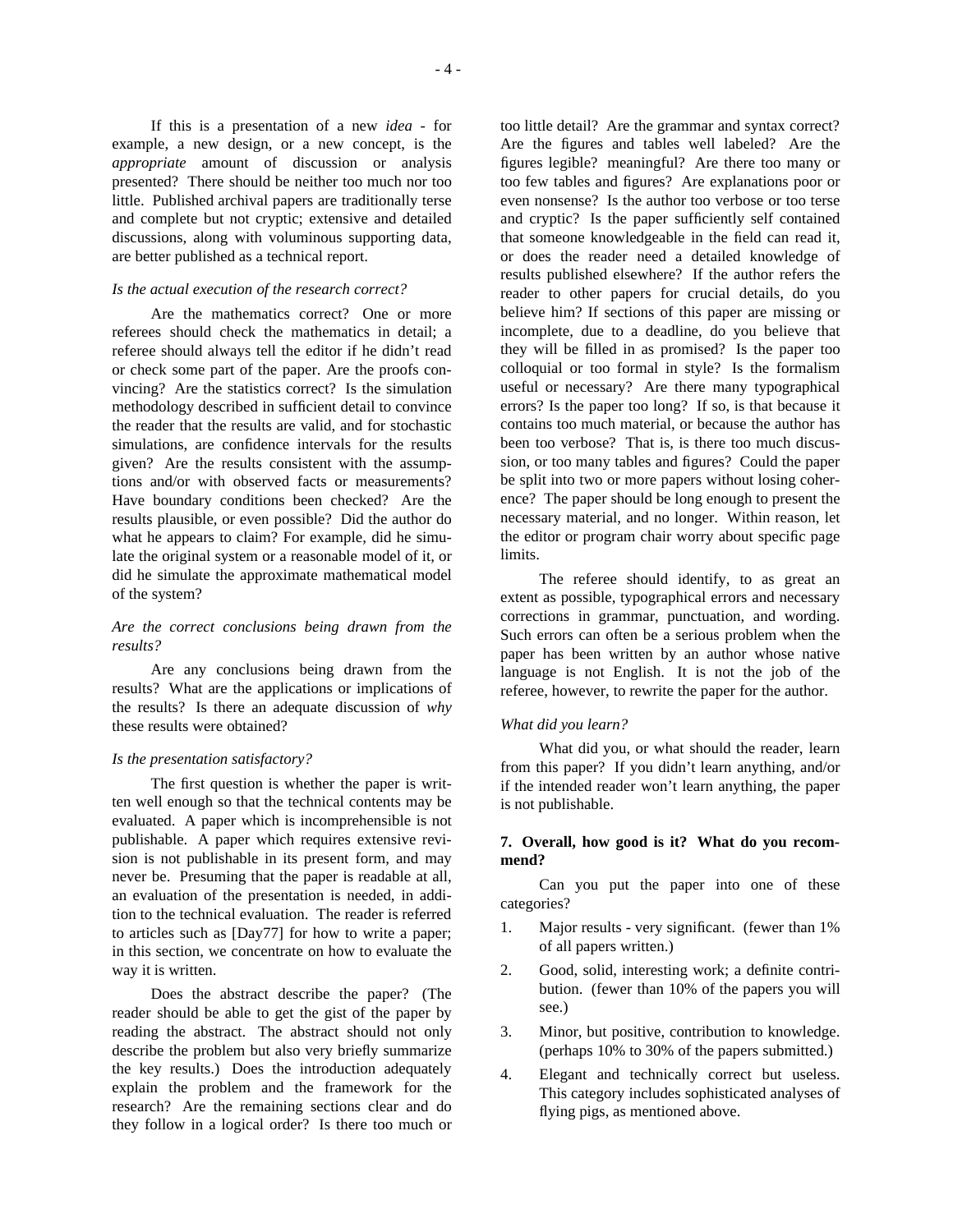- 5. Neither elegant nor useful, but not actually wrong.
- 6. Wrong and misleading.
- 7. The paper is so badly written that a technical evaluation is impossible.

In putting a paper into one of the above categories, it is important to normalize to an *appropriate* standard, not to your own standards, which may be high or low, or to the average of the papers that you yourself write, or to the average of the papers that you find worth reading.

After categorizing the paper, the question is: what are the standards of this journal or conference? Is this the *Proceedings of the IEEE* or the *ACM Transactions on Computer Systems* or the *ACM Symposium on Operating Systems Principles* (all quite selective) or the Tahiti Conference on Scuba Diving and Computer Systems? (Fictional, but a presumed boondoggle.) You should compare this paper not with the best or worst in that specific journal or conference, but with the average. Of course, in some cases the average is too low, and needs to be raised by critical refereeing. Note that you cannot determine the selectivity of a conference or journal by the percent of submitted papers which are accepted; the best conferences and journals have far fewer bad papers submitted.

You should then make a recommendation. It can be favorable ("publish") or unfavorable ("reject"). The strength of the recommendation should be clearly stated to the editor (e.g. "wonderful paper, definitely accept"; "useful paper, probably accept"; "marginal paper - see how many better ones have been submitted to the conference", "wrong and misleading; definitely reject"). It is permissible, but not desirable, to say "maybe"; if you feel that the paper has something worthwhile to say, but you're not sure if it is good enough to publish in this journal or conference proceedings, you can give an equivocal response.

Your recommendation is your opinion as to whether the paper makes a *sufficient contribution.* Generally, this will include those papers in categories one and two above, and some of those in category three.

You can also recommend that a paper be rejected for being inappropriate for this journal or conference. If the paper is inappropriate, or marginal in quality for this forum, but suitable elsewhere, you can also suggest someplace else to submit the paper.

In any case, you *must* provide sufficient discussion and justification for whatever recommendation you make. A recommendation which is without sufficient justification will be given very little weight by the editor or program committee.

If the author is asked to prepare a revised version of the paper for a journal, the revision will usually be sent to the same referees for further review. It is important to ensure that the revisions are satisfactory, but the referee should avoid comments inconsistent with the first review, and should avoid harassing the author by recommending revision after revision unnecessarily. It is quite possible, however, that there may be serious problems in a revised manuscript, either due to things overlooked in the first review, due to problems that have only become apparent after revision, and/or due to new errors introduced in the revision itself. Such serious problems must be addressed. Note that if there are still serious problems after the second revision, it will often be appropriate to recommend final rejection, as the author would appear to be incapable of fixing the problems.

# **8. Surveys and Tutorials**

Surveys and tutorials are different from research papers. Most or all of the work reported in such papers is not new, and is not expected to be new. Such a paper, however, may be a convenient place for an author to include a variety of minor research results which would not stand on their own in separate papers.

Survey and tutorial articles are similar but not identical. A pure tutorial is intended to explain some body of material to the non-expert, usually novice, reader. The tutorial may not cover the entire field addressed, and may have a specific point of view. The survey should provide broad and thorough coverage of some field or body of knowledge, and may be aimed at a reader ranging from the novice to the almost-expert.

In reviewing a tutorial paper, there are some specific issues to address: Does the paper cover the material promised by the title or abstract? Is this a reasonable body of knowledge to be covered by a tutorial article? (Is the scope too wide, too narrow, or too bizarre to be useful?) Is there a consistent theme to the paper? Is the material in the article correct? Is the level of coverage excessively simple-minded or excessively sophisticated, given the likely audience? Is the paper well written and clear? This last is a crucial issue for tutorials, but journals that publish tutorials, such as *IEEE Computer* and *ACM Computing Surveys*, often have editors and a professional staff who help with revisions.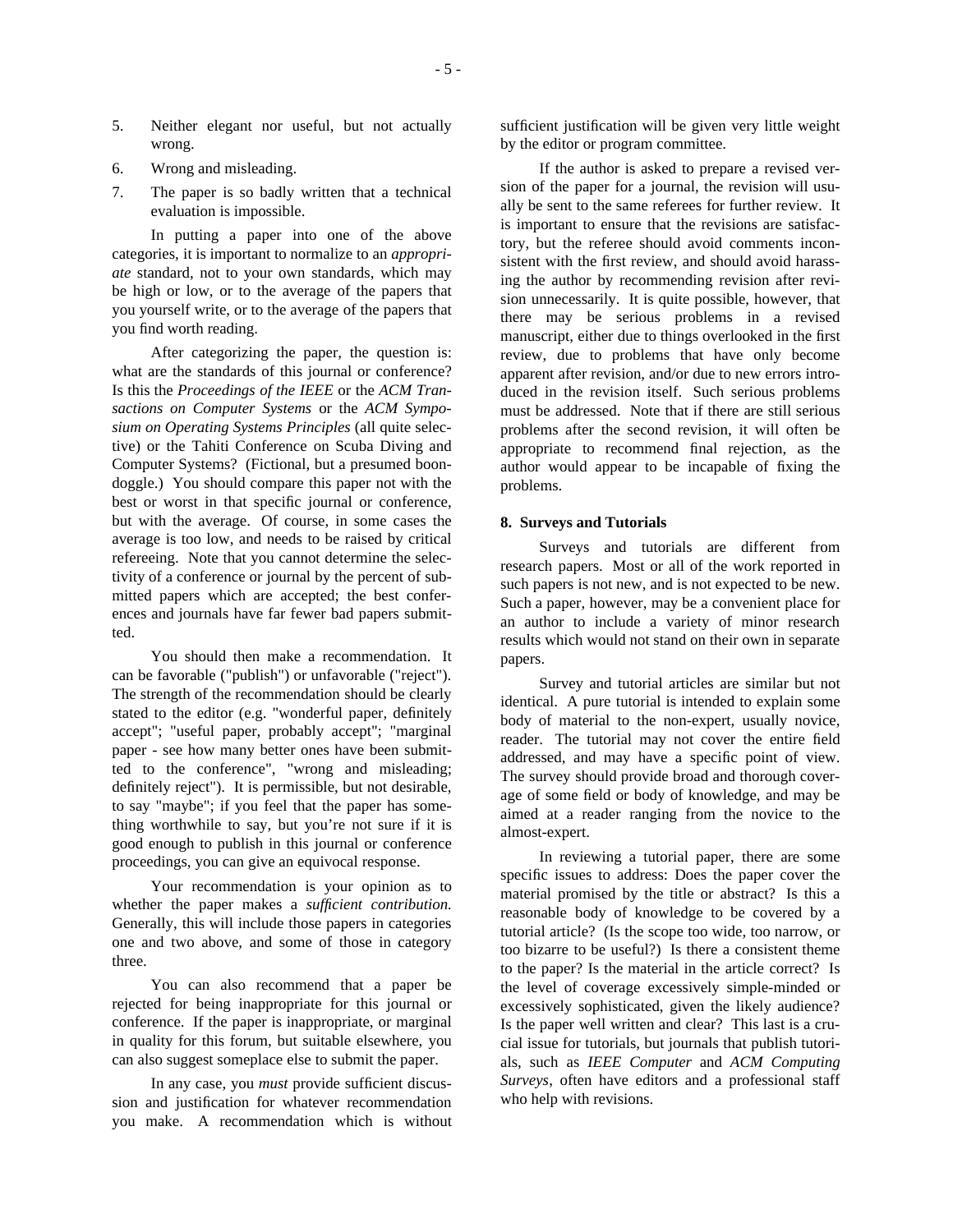For a survey paper, many of the same questions apply. Does the paper cover the material promised by the title or abstract, and is this a reasonable body of knowledge to be surveyed at one time? Is the material in the article correct, and is the author sufficiently expert on the subject that he is able to correctly interpret results and provide perspective on the field? Has the author integrated the material in a consistent manner, or is this just an annotated bibliography? Has the author provided a balanced and thorough coverage of his topic? Does he cite all of

the important relevant literature, or is the presentation biased, slanted and/or unevenly selective? Controversial opinions and evaluations should be identified as such. To the extent that the survey includes new research results, do those results meet the criteria given above for research papers for validity and correctness? A survey does not have to stand on its own as a research paper, and so the research presented does not have to be sufficiently significant as to justify publication as a research paper. Finally, is the paper well written and clear?

## **9. Proposals**

A proposal is a request to a funding agency, company or foundation for financial support, supposedly to do the research described in the proposal. Reviewing proposals is quite different from reviewing papers, and some special considerations apply. Reviews of papers address only the science; reviews of proposals must consider the person as well.

The primary difficulty with reviewing a proposal is that the investigator is supposed to be telling you what he *plans* to do, in addition to what has been done. The questions to be asked, then are: (a) Is the topic (or topics) of research significant? (b) Is the method of approach described (briefly) and is it reasonable? (c) Do the investigator and assistants such as students appear to have sufficient expertise to produce useful results? (d) Is the budget reasonable, given the proposed research, the qualifications of the investigator (and his students) and the typical level of funding provided by the agency in question? (e) Are the necessary facilities available?

The easiest way to write a detailed and specific proposal is to propose to do research that is already complete, or at least substantially underway; this approach is quite common for an established researcher. Unfortunately, that isn't the purpose of a research proposal, and requiring a high level of detail and specificity in the proposal discriminates against newcomers to the field, and also against those who propose new work. Thus, the most serious difficulty faced by the reviewer of proposals is to evaluate a *proposal* and not to expect to see a research *report.* Similarly, a proposal may include a larger scope of work than can be reasonably accomplished with the time and effort specified. If the investigator clearly recognizes this, and indicates that he will pick and choose sub-topics within the area of research, depending on their interest and the availability of someone such as a graduate student to work on them, this is not a negative factor.

A major difference between research proposals and papers is that a proposal is speculative, and the reviewer has to evaluate what is likely to result. Such an evaluation, as noted below, should rely strongly on the personal reputation of the investigator, *when that reputation exists.* People with a consistent history of good research will probably do good work, no matter how sloppy or brief their proposal. People with a consistent history of low quality research (no matter how voluminous, nor how hot the topic) will probably continue in the same manner, no matter how exciting the proposal. Therefore, a substantial fraction of the evaluation of a proposal by a *well known* investigator should depend on the reputation of that investigator. Is is very important, however, *not to discriminate against newcomers to the field*, who have no reputation, either good or bad. In the latter case, one must rely much more heavily on the text of the proposal, and on other information such as the investigator's Ph.D. dissertation, his academic record, his host institution, his Ph.D. institution, comments by his advisor or others who know him, etc. It is also important to take into account the possibilities that a well regarded researcher is proposing poor research, or that a researcher noted for poor quality work has decided to do the better quality work of which you believe him capable.

Reviewers are asked to comment on the proposed budget. Keep in mind that many factors affect the size of the budget other than the proposed scope of research, such as the agency providing the funding, the availability of facilities and staff, etc. Note particularly that for a new investigator, there is a major difference between no funding and minimal funding (two months summer salary, amounts for travel, supplies and computer time). Funding a new investigator at a low level is often a good gamble; two or three years later, the investigator will have a track record, and if it is a good one, higher levels of funding can be justified. Such small grants are often called *initiation grants* and should be much easier to get than regular grants.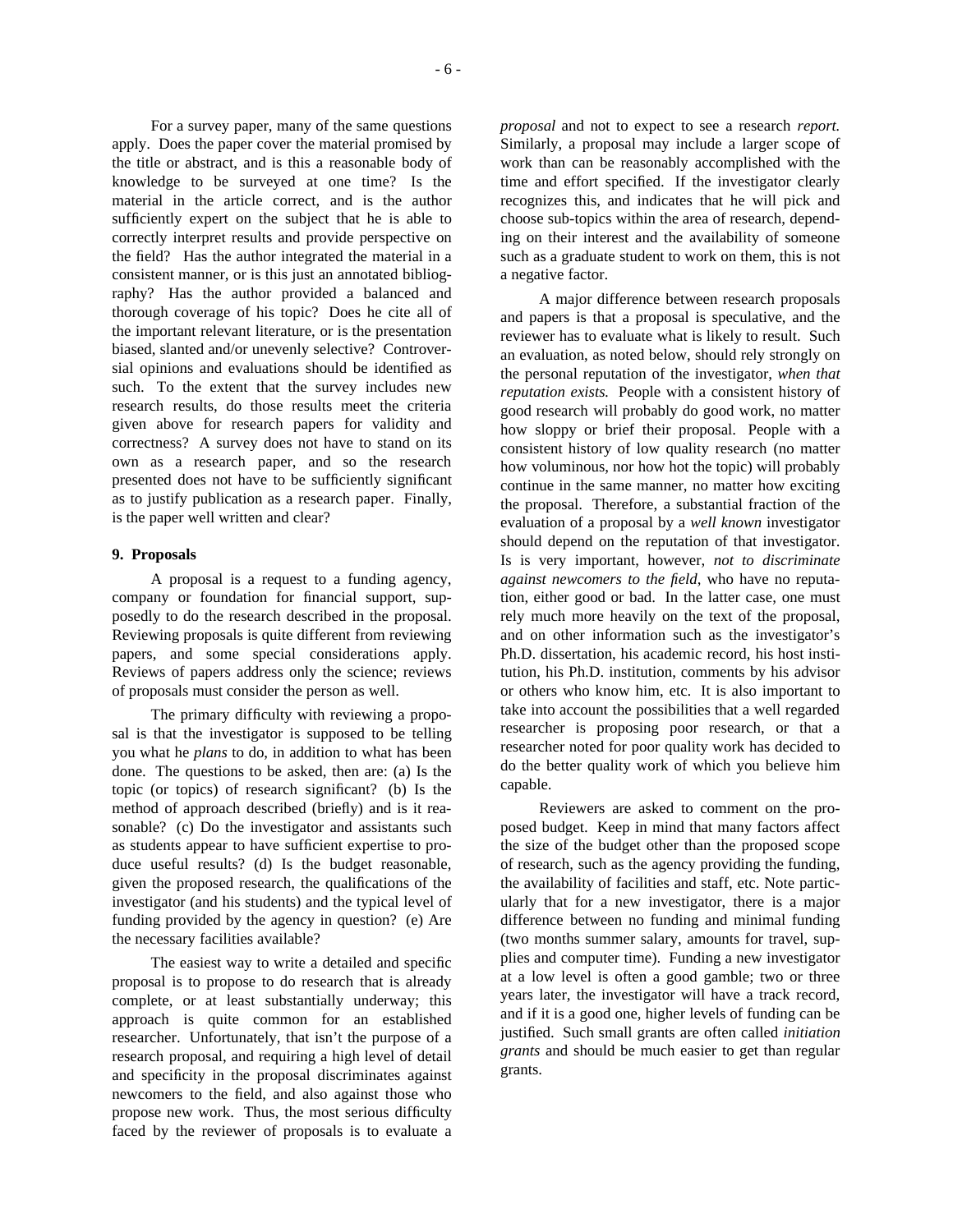## **10.1. Simultaneous Submission, Prior Publication, Unrevised Retries**

If a paper is submitted simultaneously to two or more places, all editors and/or program chairs should be advised of, and approve of, this, and all referees should be so notified. It is unethical to submit a paper simultaneously without notification, and that is a sufficient basis for rejecting the paper. There is a significant chance that if a paper is simultaneously submitted, the simultaneous submission will be detected through the review process.

If a paper has already been published (as in the proceedings of a conference) and is then submitted for republication (for example, in an archival journal), it is essential that the editor and referees be so notified. Some associations such as the IEEE and ACM permit republication in their journals, but generally the paper must meet a higher standard for republication than if it had never been published. Significant extensions or major revisions are often a sufficient reason for republication. The referee should be alert to the author who tries to publish the same work in all of its various combinations, permutations and subsets, and to the author that attempts to add the "least publishable unit" of new material to each paper. Note that if the first version of the paper was published by a different publisher than that considering the current version, copyright restrictions may make it illegal for the paper to be republished without explicit permission of the copyright holder.

It is not uncommon to receive a paper to referee which you have previously recommended be rejected by some other publication. If the paper has not been rewritten to comply with your previous review, it is appropriate to return a copy of the previous review, along with a blunt note suggesting that the author might try making revisions in accordance with referee reports.

## **10.2. Acknowledgements and Plagiarism**

It is important that papers not plagiarize, and that joint work and contributions of others be fully acknowledged. Referees should explicitly point out any such problems discovered.

## **10.3. Timely Response, and Returning a Paper**

It is important that referees respond reasonably promptly. Conferences have deadlines, and reports received after the program committee has met are useless. Journals do not generally have deadlines, but taking a long time to review a paper, and preventing its consideration for publication through delay, is professionally unethical. Dante probably had a place for referees who promise to do reports, and then don't do so [Dant49]. If you can't read the paper in a reasonable amount of time, typically 4-8 weeks, send it back to the editor, or at least get the editor's agreement to the delay.

Keep in mind that if you expect to have your own papers published, you have a responsibility to referee a reasonable number of papers. It is part of your job as a researcher. The option of sending it back to the editor should not be abused. Editors may choose not to handle papers by authors who don't fulfill their refereeing responsibilities.

If you are sent a paper which you are not qualified to referee, you may also send it back to the editor or program chair. Note, however, that you may have been specifically selected to provide an "outside" view of the field (see section 10.7), and that fact may qualify you to provide a limited opinion.

If you are going to send a paper back without refereeing it, do so *immediately.* Be sure to return the manuscript.

#### **10.4. Does the Author's Reputation Matter?**

Should the reputation of the author be allowed to influence the evaluation of a paper, as opposed to a proposal? There is no consensus. In my personal opinion the referee should consider the author's name and reputation *to a small extent, and only in some circumstances*.

A research paper must stand on its own. The only time to take into account the reputation of the author is with regard to ambiguities, points that aren't clear, and reference to work that isn't presented. If the author is justifiably well regarded, one may be inclined to assume that any problems will be corrected, and must be corrected, on revision. If the author is poorly regarded, through a well earned bad reputation, then one can reasonably assume that omissions and ambiguities probably represent concealed (deliberately or otherwise) errors. Note that assumptions about whether problems with the paper can and will be corrected are an issue primarily for conferences, for which there is usually insufficient time for rereview; for journals, assumptions are not necessary, since the paper can undergo as many review cycles as are necessary to resolve problems.

## **10.5. Confidentiality**

It is the practice in Computer Science and Engineering for the editor to transmit to the author the verbatim referee reports, usually a photocopy, without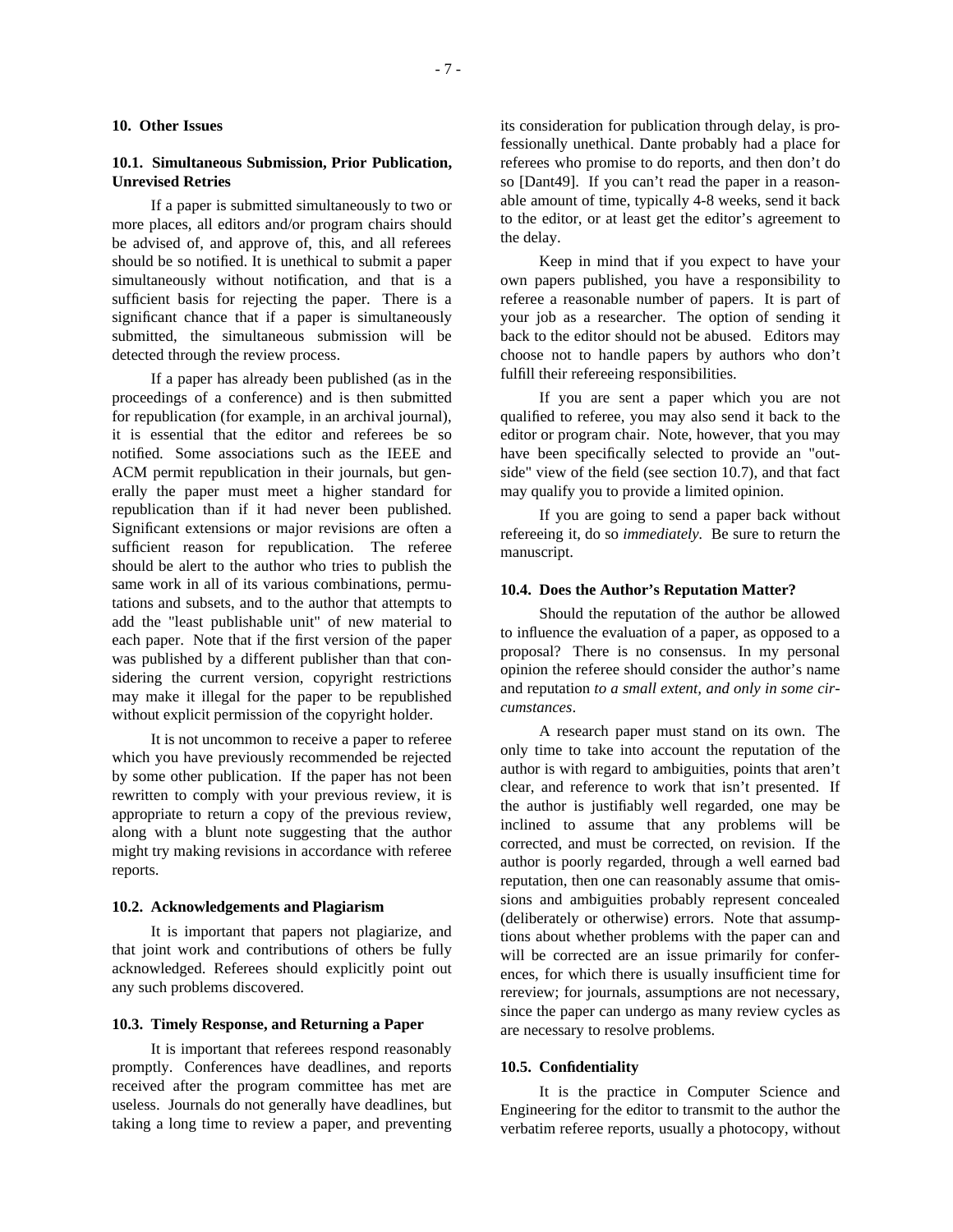the referee's name and without surrounding identifying information such as the institutional letterhead. If you don't want to be identified, you should not put identifying information in the text of your report. Note that there is the delicate problem of asking the author to cite the referee's own work, without giving the author a hint of who the referee is; there is no easy solution to this problem.

Papers that are submitted for publication are not necessarily public. You should not use the material in a paper you have refereed, nor distribute copies of the paper, unless you have knowledge that the paper has indeed been made public, for example by being distributed as a technical report.

## **10.6. Conflicts of Interest**

If you have a conflict of interest, you should make it known to the editor. If the conflict is severe, you should not referee the paper, but should instead return it to the editor. For example, if you have a feud with an author, or a significant personal disagreement, it would be wise to send the paper back. If you are competing with the author for funding, and this is a proposal, you should make that known to the program officer.

The opposite type of conflict also occurs - you are being asked to referee a paper written by a friend, colleague, former or current student, boss or subordinate, or former advisor. If you feel that you cannot provide an objective review, then you should return the paper to the editor.

## **10.7. Role of the Editor or Program Chairman**

The editor has several tasks [Bish84]. Here we refer to both the editor in chief, who typically has the authority to decide whether to accept a paper, and the associate editors, who solicit the referee reports and recommend to the editor in chief whether to publish. The editor receives the paper from the author and maintains correspondence with the author. The editor selects the referees, sends them each a copy of the paper with suitable instructions, and awaits their results. The editor *should* remind tardy referees, and find new referees after a certain period if no response has been received.

The editor should select referees who are knowledgeable in the subject matter of the paper, and can be relied upon to provide a fair and objective evaluation. Unfortunately, it is not always possible to do this - there are too many papers to be reviewed, and too few people known to be sufficiently expert and responsible. There is also another problem - by definition, people in area X believe that work in area X is worthwhile. A report received from someone in area X will evaluate the paper in area X by the standards of area X, but will seldom, if ever, say that work in area X is pointless and should be discontinued. It is, however, quite possible that such a response is appropriate; if one wants to debunk alchemy, one sends the paper to a chemist, not an alchemist. If you receive a paper to referee which is outside your area, you should consider whether it has been sent to you deliberately, and for that reason. Someone has to say that the emperor has no clothes.

After the editor has received a sufficient number of referee reports, typically three, the editor must decide whether to accept the paper, and if so, to what extent revisions are required. *The editor does not simply count the referee reports as votes.* The editor must read the referee report recommendations, and their reasons, and must decide, using his own judgement, whether to accept the paper. An editor, in theory, can overrule the unanimous recommendation of the referees; in practice, the editor can and sometimes does side with a minority of the referees. It is important that the referees state the reasons for their recommendations and justify them; those reasons count as heavily or more heavily than the recommendations themselves.

The editor must also resolve conflicting recommendations, and should tell the authors to what extent they must comply with the referee comments in making changes. A wise editor will transmit copies of all referee reports to all referees, both to educate the referees, and to be fair to the author in the case of conflicting reviews.

In the case of a conference, the program chairman is responsible for selecting referees and collecting and tallying their reports. Typically, the program committee, in a meeting or conference call, will decide which papers to accept by majority vote. The program chair may or may not have a vote that is larger than that of the others on the committee, but he seldom has the authority to accept or reject papers over the opposition of a majority of the program committee. Due to the large number of papers to be handled in a very short time, referees and authors are not usually given the personal attention provided by an editor who handles only one or a few papers per month. Note that program committees often use numerical scores to prepare ranked lists of papers; such scores should be assigned carefully and should be viewed skeptically by the committee.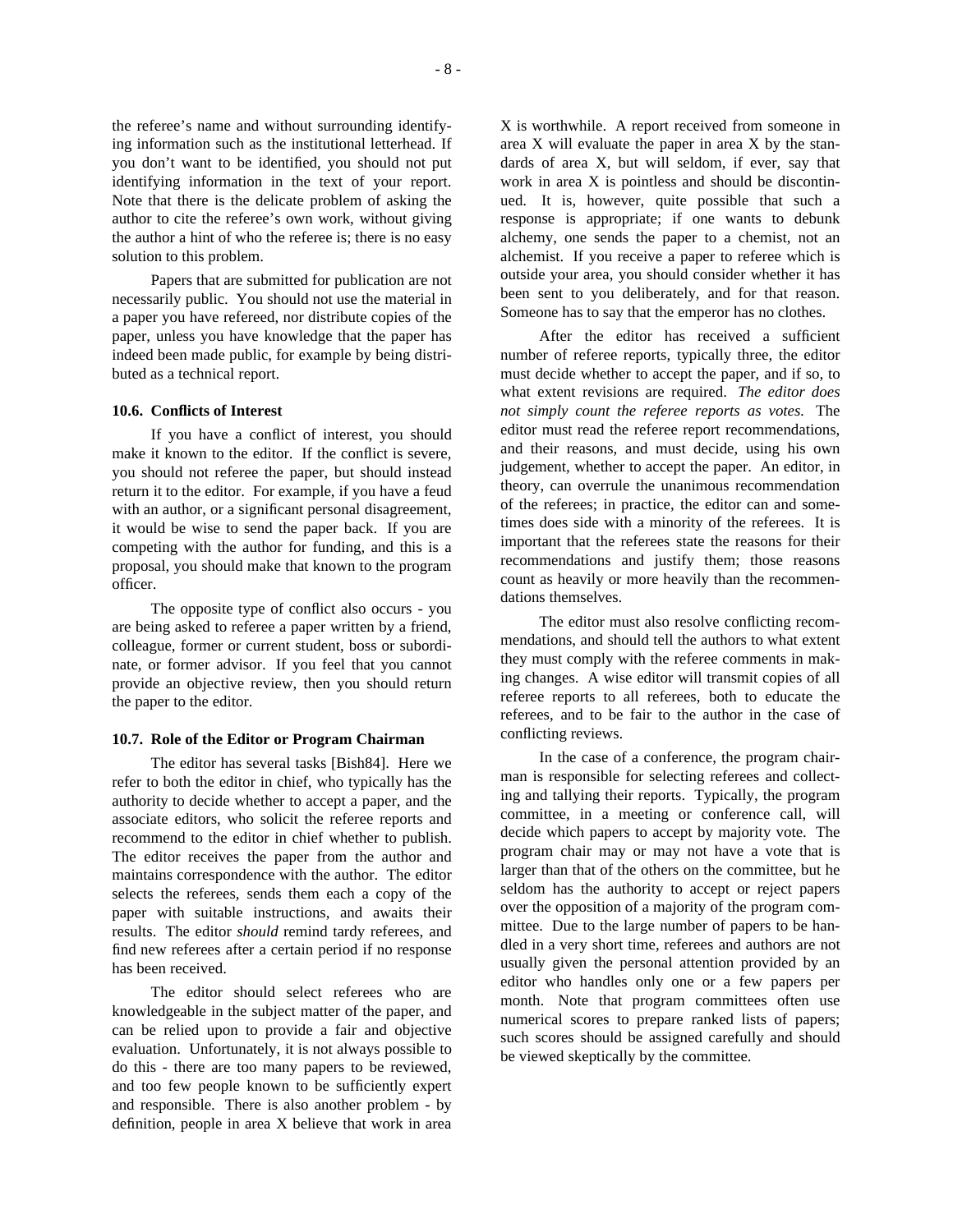## **11. When You Are The Author**

This article has been directed at the referee, but instructions to the referee are also instructions to the author. When starting research, when writing a paper, when finishing the paper, and when deciding where to submit it, ask yourself: how will this paper do when refereed according to the criteria given here?

Some specific things to think about are: Are you submitting the paper to the right place? Some journals and conferences will not consider material outside a specific scope; why waste 3-12 months to find out that your paper wasn't appropriate? Likewise, if you know that your paper is minor, why send it to a highly selective forum; send it somewhere where it has a reasonable chance of being accepted. If you suspect that further work is needed before publication, do that work; it may turn an unpublishable paper into a publishable one, without the 3-12 month extra delay. A look at an issue of the publication to which you are considering submission will answer many of these questions; it is also helpful to look over the information provided by the journal to prospective authors; e.g. [CACM89, IEEE84].

Keep in mind that a good referee report is immensely valuable, even if it tears your paper apart. Consider - each report was prepared without charge by someone whose time you could not buy. All the errors they find, all the mistaken interpretations they make are things that you can correct before publication. Appreciate referee reports, and make use of them. Some authors feel insulted, and ignore referee reports; that is a waste of an invaluable resource.

An author receiving a negative referee report often suspects that the editor, program committee, program chair, and/or referees are incompetent, biased, or otherwise unfair. While this sometimes happens, it is the exception; individual referee reports are often wrong, but a *set* of negative referee reports is usually an accurate indication that your paper has a problem, and needs to be either rewritten or redone before resubmission, or discarded as unpublishable or embarrassing. Note particularly that the reader of a paper forms an opinion of the author; if the quality of a paper is such as to reflect badly on the author, it should not even be submitted for publication.

Also keep in mind that the decision making procedures of editors and program committees are not failsafe (or idiot-proof). I have more than once had a paper rejected based on what I considered to be reasonable and competent referee reports, only to later discover that papers that I considered to be far inferior to mine were accepted. A competent editor or program chair will not just add up the referees' scores, but will consider the content of the reports and the individual expertise of the referees.

Authors are particularly referred to [Day77], [Levi83], [Mano81], and [Wegm86], which provide discussions of how to write technical papers. Refereeing is also a good way to learn to write better papers; evaluating the work of others gives one insight into one's own.

## **12. Conclusions**

Scientific progress relies heavily on the process of peer review, the evaluation of research for publication and funding by the researchers in the area, or by researchers qualified to evaluate the work. Good quality reviews, referee reports, are essential to this process. The task of the referee is to evaluate in a timely manner a paper for publication or a proposal for funding. For a research paper, this involves determining if the work presented is correct, if the problem studied and the results obtained are new and significant, if the quality of the presentation is satisfactory or can be made so, and what revisions and changes to the paper are necessary and/or desirable. This evaluation is necessarily a matter of opinion, and as a referee gains experience the quality of the evaluation should improve. The guidelines and instructions for refereeing presented in this paper should be particularly useful in training and instructing novice referees.

## **Acknowledgements**

I'd like to thank Peter Denning, Domenico Ferrari, Susan Graham, Anita Jones, Edward Lazowska, and Ken Sevcik for their comments on drafts of this article. The opinions expressed here are, however, the author's own. A number of the referees for this paper also made useful suggestions, many of which have been incorporated.

#### Bibliography

[Bish84] Claude T. Bishop, ''How to Edit a Scientific Journal'', ISI Press, Philadelphia, PA, 1984.

[CACM89] Communications of the ACM, ''Information for Authors,'' CACM, 32, 3, March, 1989, pp. 411-414.

[Caro65] Lewis Caroll, *Alice Through the Looking Glass*, Chap. 4, Walrus and the Carpenter, Stanza 11, 1865.

[Dant49] Dante Alighieri, *The Divine Comedy, Cantica 1: L'Inferno*, 1314, Translated by Dorothy Sayers, Penguin Books, Baltimore, Md., 1949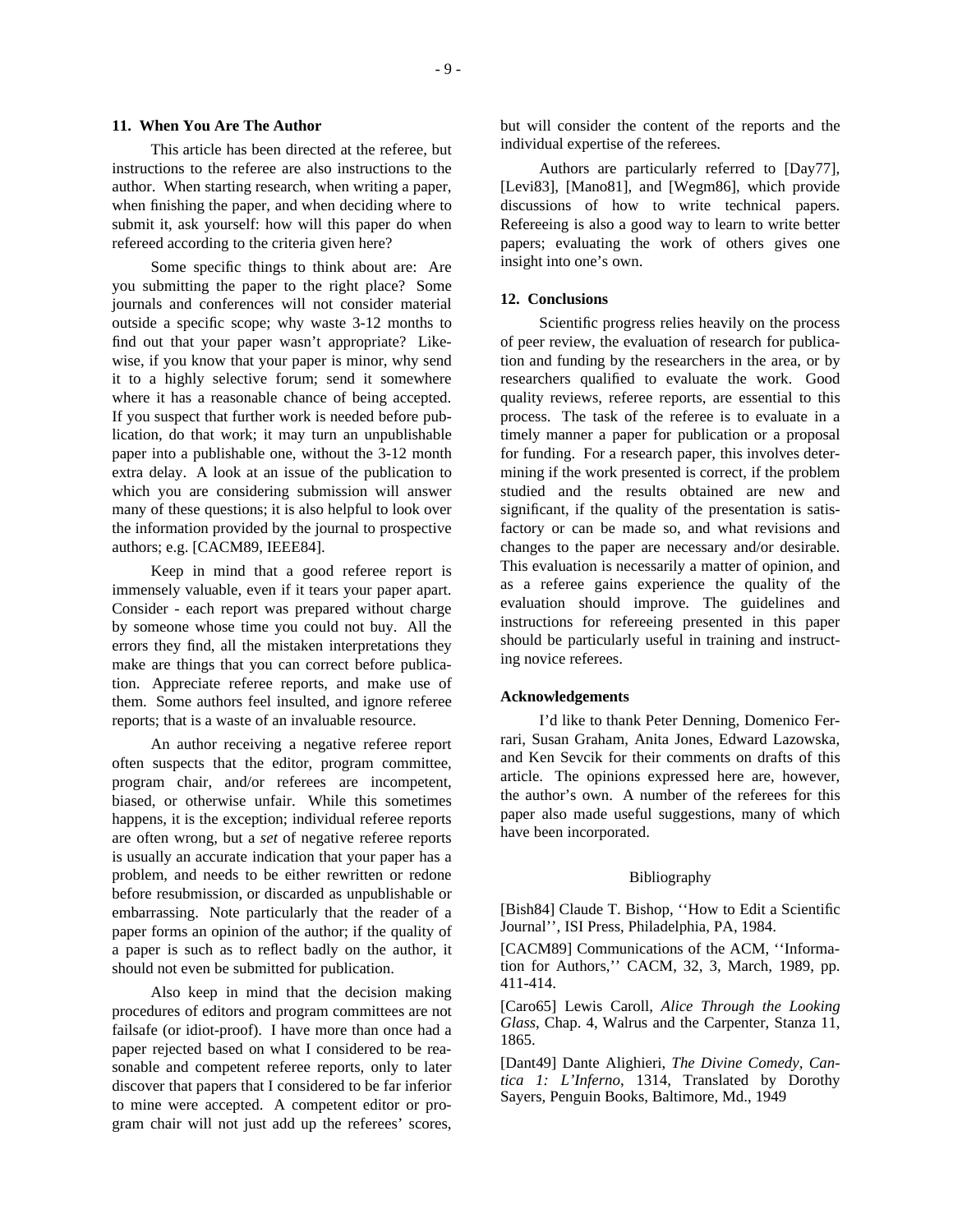[Day77] Robert Day, ''How to Write a Scientific Paper,'' IEEE Transactions on Professional Communication, PC20, June, 1977, pp. 32-37.

[Fors65] Bernard Forscher, ''Rules for Referees,'' Science, October 15, 1965, pp. 319-321.

[IEEE84] IEEE, ''Guidelines for Authors,'' IEEE Software, 1, 1, January, 1984, pp. 7-8.

[Levi83] Roy Levin and David Redell, ''An Evaluation of the Ninth SOSP Submissions,'' ACM Operating Systems Review, 17, 3, July, 1983, pp. 35-40.

[Mano81] Frank Manola, ''How to Get Even with Database Conference Program Committees,'' IEEE TC newsletter Database Engineering, 4, 1, September, 1981, pp. 30-36.

[Parb89] Ian Parberry, ''A Guide for New Referees in Theoretical Computer Science'', SIGACT News, Vol. 20, No. 4, pp. 92-109, 1989.

[Thom84] Keith Stewart Thompson, ''Marginalia / The Literature of Science,'' American Scientist, 72, March-April, 1984, pp. 185-187.

[Wegm86] Mark N. Wegman, ''What It's Like to be a POPL Referee, or How to write an extended abstract so that it is more likely to be accepted,'' Sigact News, 17, 4, Spring, 1986, pp. 50-51.

## **How to Become a Referee**

Editors are always on the lookout for qualified and responsible referees. The easiest way to become a referee is to write a paper, thus bringing your name and expertise to the attention of the relevant community. You can also become active in professional activities, such as local IEEE or ACM groups, IEEE Technical Committees (TCs), ACM Special Interest Groups (SIGs), conference organizing committees, etc; participation in these activities will enable you to meet editors and program chairs. Sometimes, editors will actively solicit referees.

#### **Guidelines for Referees for IEEE Computer**

Following are excerpts from the Guidelines for Referees distributed by the editor for IEEE Computer.

''**Computer** covers all aspects of computer science, engineering, technology and applications. It is aimed at a broad audience. **Computer** publishes technically substantive articles that are referenced extensively in the literature. Articles in **Computer** are often survey or tutorial in nature and cover the state of the art and important emerging developments. One of the most important purposes of **Computer** is to act as a technology transfer conduit to bring results and formalisms from university, industry and government research and development centers to the general practitioners in the field.

''All articles should be comprehensible to readers actively working in a technical discipline. In so far as possible, manuscripts should be written in a style similar to that of articles appearing in **Scientific American**.

''Refereeing reports should be returned on the **Computer Review Form.** Because sections of the review form and the marked up manuscripts will be sent to the author(s) as they are, it is important that no identification of the referee should appear on them. Inappropriate remarks will be deleted before any material is sent to the author(s).

''It takes a good deal of time and effort to develop a manuscript that is technically relevant and readable. A detailed review of a manuscript can be an invaluable aid to the author(s) in improving its overall technical quality, utility and readability. Please provide constructive comments that will help the author(s) to: (1) correct errors and misconceptions; (2) state appropriate, accurate and relevant conjectures and results; (3) employ better definitions, diagrams, tables, graphs and examples; (4) use a maximum of 12 contemporary, relevant and essential references; (5) make the article technically consistent and complete; and, (6) organize the material to help the reader understand the issues presented.

''If major revisions are recommended, you should point these out as specifically as possible and should differentiate optional changes from those you judge mandatory. If the revisions required are extensive, it is perhaps best to reject the paper and recommend preparation of a new, heavily revised manuscript for resubmission to **Computer.** If you reject the manuscript mainly on the basis of reader interest, please suggest a more appropriate journal to the author(s). Manuscripts with little or no salvageable material should be rejected outright and later submission discouraged.''

## **The Author**

**Alan Jay Smith** was raised in New Rochelle, New York, USA. He received the B.S. degree in electrical engineering from the Massachusetts Institute of Technology, Cambridge, Massachusetts, and the M.S. and Ph.D. degrees in computer science from Stanford University, Stanford, California. He was an NSF Graduate Fellow.

He is currently a Professor in the Computer Science Division of the Department of Electrical Engineering and Computer Sciences, University of California, Berkeley, California, USA, where he has been on the faculty since 1974; he was vice chairman of the EECS department from July, 1982 to June, 1984. His research interests include the analysis and modeling of computer systems and devices, computer architecture, and operating systems. He has published a large number of research papers, including one which won the IEEE Best Paper Award for the